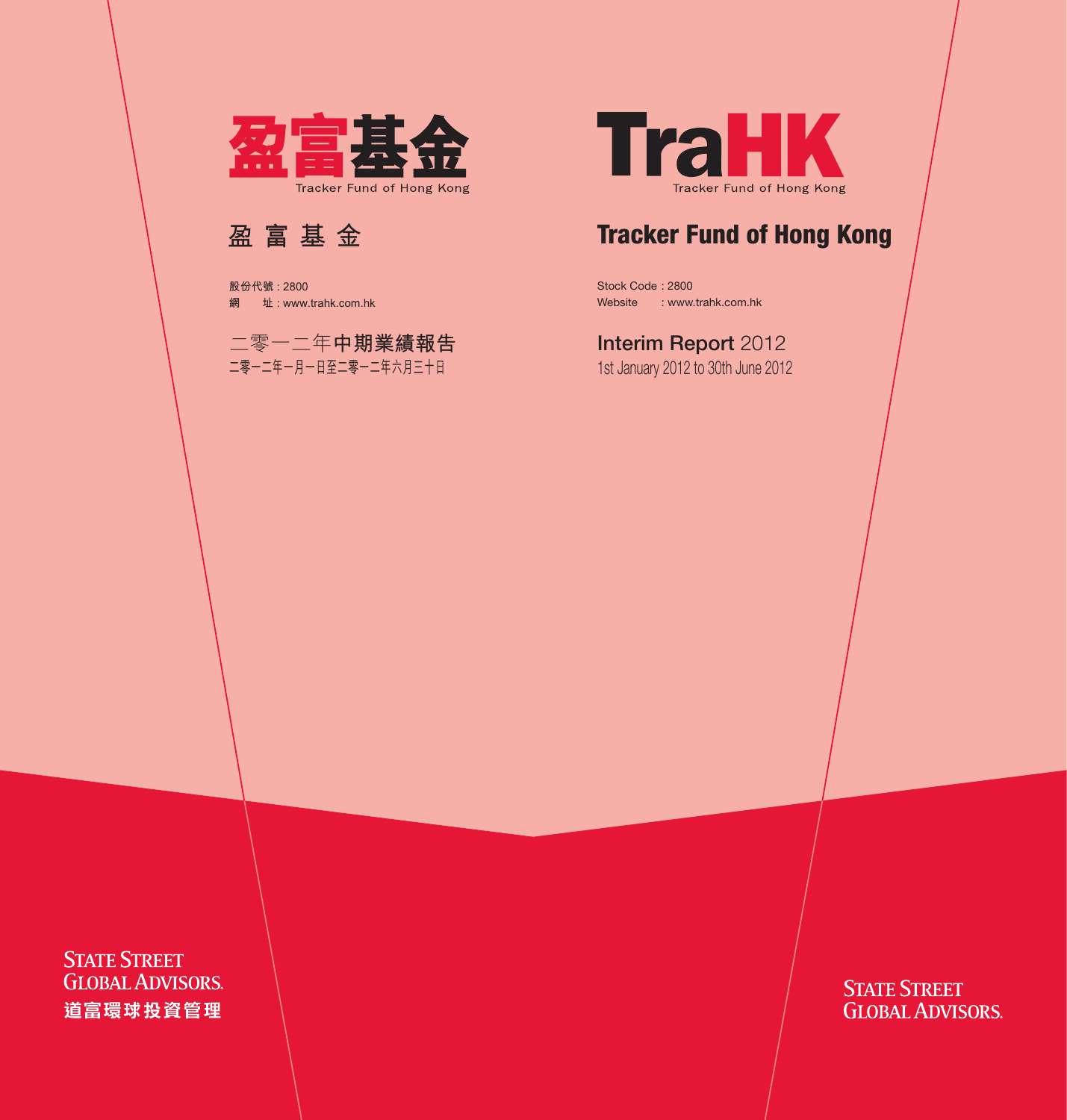# Contents

|                | Condensed Statement of Net Assets (unaudited)                |
|----------------|--------------------------------------------------------------|
| $\overline{2}$ | Condensed Statement of Comprehensive Income (unaudited)      |
|                | Condensed Statement of Changes in Net Assets Attributable to |
| 3              | Holders of Redeemable Units (unaudited)                      |
| 4              | Condensed Statement of Cash Flows (unaudited)                |
| 5              | Notes to the Unaudited Condensed Financial Statements        |
| 13             | Investment Portfolio (unaudited)                             |
| 15             | Statement of Movements in Investment Portfolio (unaudited)   |
| 17             | Performance Record                                           |
| 18             | Administration and Management                                |
|                |                                                              |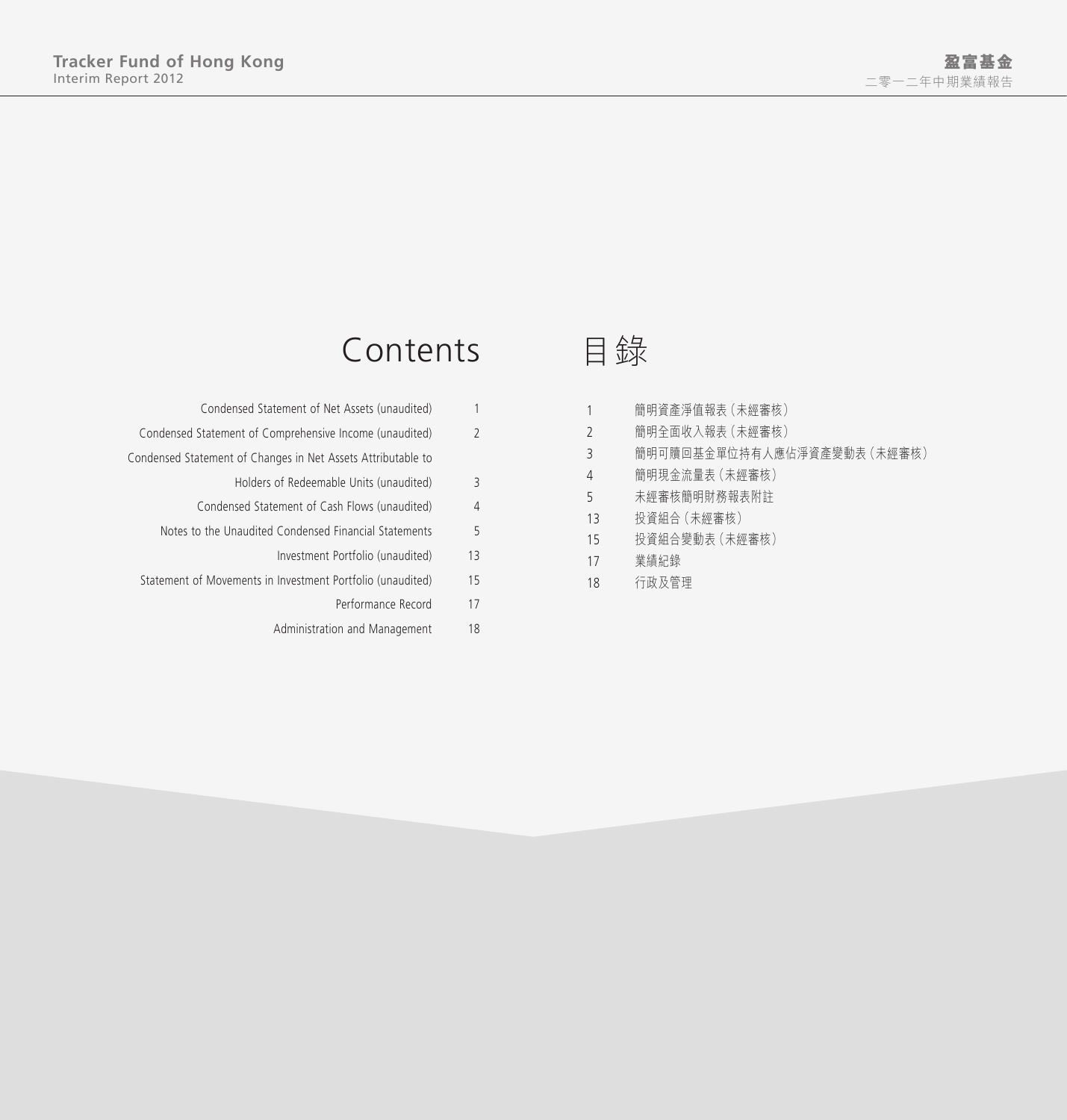### **CONDENSED STATEMENT OF NET ASSETS**

*As at 30th June 2012*

|                                                                    |      | (UNAUDITED)        | (AUDITED)                     |
|--------------------------------------------------------------------|------|--------------------|-------------------------------|
|                                                                    | Note | 30.06.2012<br>HK\$ | 31.12.2011<br>$H K$ \$        |
| Assets                                                             |      |                    |                               |
| <b>Current assets</b>                                              |      |                    |                               |
| Investments                                                        |      |                    | 49,681,605,689 48,124,059,608 |
| Dividends receivable<br>Other accounts receivable and              |      | 592,823,272        | 112,703,918                   |
| prepayments                                                        |      | 469,392            | 62,340                        |
| <b>Bank balances</b>                                               | 7(d) | 430,637,603        | 83,388,658                    |
| <b>Total assets</b>                                                |      | 50,705,535,956     | 48,320,214,524                |
| <b>Liabilities</b>                                                 |      |                    |                               |
| <b>Current liabilities</b>                                         |      |                    |                               |
| Management fee payable                                             | 7(b) | 5,238,482          | 5,140,261                     |
| Trustee fee payable                                                | 7(c) | 5,238,482          | 5,140,261                     |
| Index license fee payable                                          | 8(c) | 1,858,904          | 1,843,199                     |
| Registrar fee payable                                              | 8(a) | 257,645            | 134,711                       |
| Amounts payable on redemption of units                             |      |                    | 945,854                       |
| Other accounts payable and accruals                                |      | 1,680,499          | 1,320,800                     |
| Liabilities (excluding net assets<br>attributable to holders of    |      |                    |                               |
| redeemable units)                                                  |      | 14,274,012         | 14,525,086                    |
|                                                                    |      |                    |                               |
| Net assets attributable to holders                                 |      |                    |                               |
| of redeemable units (at bid market<br>prices)                      |      | 50,691,261,944     | 48,305,689,438                |
|                                                                    |      |                    |                               |
| Adjustments from bid market prices to<br>last traded market prices | 5    | 50,024,239         | 57,072,678                    |
| Net assets attributable to holders                                 |      |                    |                               |
| of redeemable units (at last traded                                |      |                    |                               |
| market prices)                                                     | 5    | 50,741,286,183     | 48,362,762,116                |

The notes on pages 5 to 12 form part of these financial statements.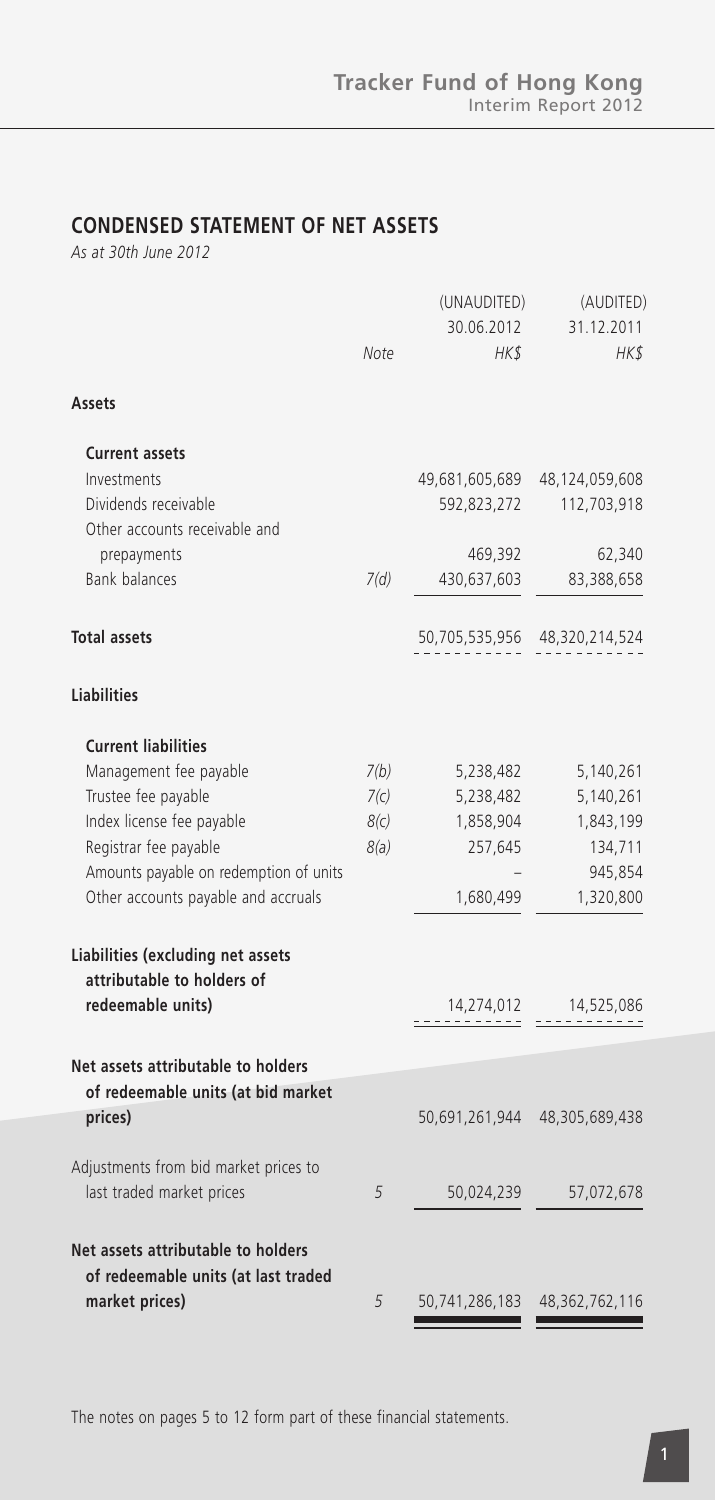### **CONDENSED STATEMENT OF COMPREHENSIVE INCOME**

*For the period ended 30th June 2012*

|                                           |      | (UNAUDITED)     |                                |  |
|-------------------------------------------|------|-----------------|--------------------------------|--|
|                                           |      | 01.01.2012      | 01.01.2011                     |  |
|                                           |      | to              | to                             |  |
|                                           |      | 30.06.2012      | 30.06.2011                     |  |
|                                           | Note | HK\$            | HK\$                           |  |
| Income                                    |      |                 |                                |  |
| <b>Dividends</b>                          |      | 1,263,990,504   | 1,103,789,030                  |  |
| Transaction fee                           | 4(a) | 641,475         | 588,734                        |  |
| Other income                              | 4(b) | 2,086,909       | 2,117,467                      |  |
| Net gain/(loss) on investments            | 3    | 2,962,462,109   | (1, 531, 230, 130)             |  |
| Total net income/(loss)                   |      | 4,229,180,997   | (424, 734, 899)                |  |
| <b>Expenses</b>                           |      |                 |                                |  |
| Management fee                            | 7(b) | 10,058,820      | 10,504,417                     |  |
| Trustee fee                               | 7(c) | 10,058,820      | 10,504,417                     |  |
| Index license fee                         | 8(c) | 3,807,991       | 4,071,144                      |  |
| Transaction costs on investments          |      | 3,570,083       | 7,831,650                      |  |
| Registrar fee                             | 8(a) | 804,378         | 820,996                        |  |
| Publication and printing expenses         |      | 738,702         | 690,871                        |  |
| Conversion agent fee                      | 8(b) | 608,655         | 558,906                        |  |
| Audit fee                                 |      | 183,269         | 163,644                        |  |
| Legal and other professional fees         |      | 103,836         | 127,534                        |  |
| Bank charges                              |      | 242,027         | 188,413                        |  |
| Other operating expenses                  |      | 538,598         | 296,211                        |  |
| <b>Total operating expenses</b>           |      | 30,715,179      | 35,758,203<br><u>---------</u> |  |
| Operating profit/(loss)                   |      | 4,198,465,818   | (460, 493, 102)                |  |
|                                           |      |                 |                                |  |
| <b>Finance costs</b>                      |      |                 |                                |  |
| Distributions to holders of               |      |                 |                                |  |
| redeemable units                          | 12   | (340, 758, 950) | (312, 779, 025)                |  |
| Profit/(loss) after distributions         |      |                 |                                |  |
| and before tax                            |      | 3,857,706,868   | (773, 272, 127)                |  |
| Withholding tax                           | 6    | (72,057,950)    | (63, 194, 945)                 |  |
| Profit/(loss) after distributions and tax |      | 3,785,648,918   | (836, 467, 072)                |  |
| Adjustments from bid market prices to     |      |                 |                                |  |
| last traded market prices                 | 5    | (7,048,439)     | (4,980,455)                    |  |
| Increase/(decrease) in net assets         |      |                 |                                |  |
| attributable to holders of                |      |                 |                                |  |
| redeemable units from operations          |      | 3,778,600,479   | (841, 447, 527)                |  |

The notes on pages 5 to 12 form part of these financial statements.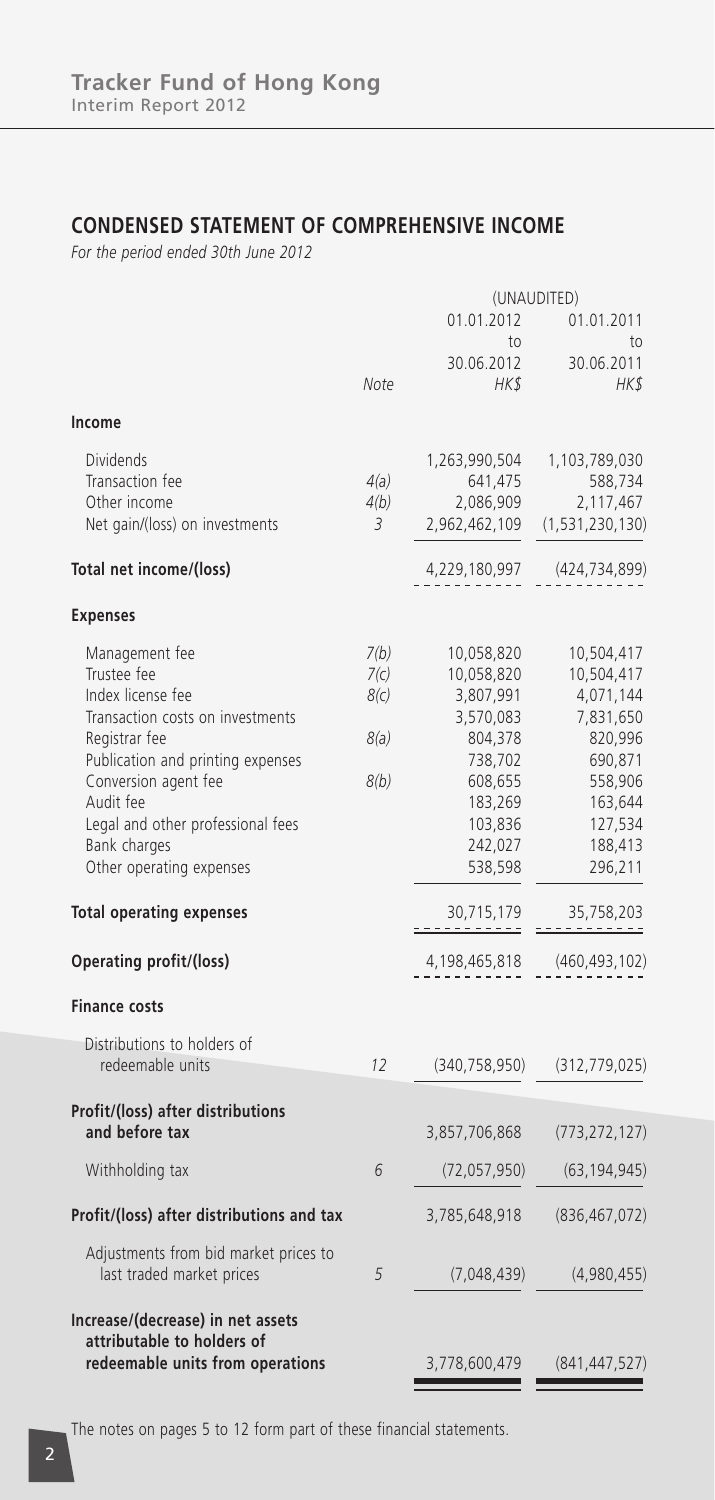### **CONDENSED STATEMENT OF CHANGES IN NET ASSETS ATTRIBUTABLE TO HOLDERS OF REDEEMABLE UNITS**

*For the period ended 30th June 2012*

|                                                                                                            |      |                               | (UNAUDITED)                         |
|------------------------------------------------------------------------------------------------------------|------|-------------------------------|-------------------------------------|
|                                                                                                            |      | 01.01.2012                    | 01.01.2011                          |
|                                                                                                            |      | $\overline{10}$               | to                                  |
|                                                                                                            |      |                               | 30.06.2012 30.06.2011               |
|                                                                                                            | Note | HK\$                          | HK\$                                |
| Net assets attributable to holders of<br>redeemable units at 1st January (at<br>last traded market prices) |      | 48,362,762,116 53,377,202,767 |                                     |
| Issue of units                                                                                             |      |                               |                                     |
| $-$ In-kind                                                                                                | 9    |                               | 8,327,713,118 11,590,016,774        |
| - Cash component                                                                                           | 9    |                               | 43,933,594 65,204,494               |
|                                                                                                            |      |                               | 8,371,646,712 11,655,221,268        |
| Redemption of units                                                                                        |      |                               |                                     |
| $-$ In-kind                                                                                                | 9    |                               | $(9,724,537,864)$ $(7,623,545,183)$ |
| - Cash component                                                                                           | 9    |                               | $(47, 185, 260)$ $(29, 744, 958)$   |
|                                                                                                            |      |                               | $(9,771,723,124)$ $(7,653,290,141)$ |
| Net (redemption)/issue of units                                                                            |      |                               | $(1,400,076,412)$ $4,001,931,127$   |
| Increase/(decrease) in net assets<br>attributable to holders of redeemable                                 |      |                               |                                     |
| units from operations                                                                                      |      |                               | $3,778,600,479$ $(841,447,527)$     |
| Net assets attributable to holders of                                                                      |      |                               |                                     |
| redeemable units at 30th June (at                                                                          |      |                               |                                     |
| last traded market prices)                                                                                 |      |                               | 50,741,286,183    56,537,686,367    |
|                                                                                                            |      |                               |                                     |

The notes on pages 5 to 12 form part of these financial statements.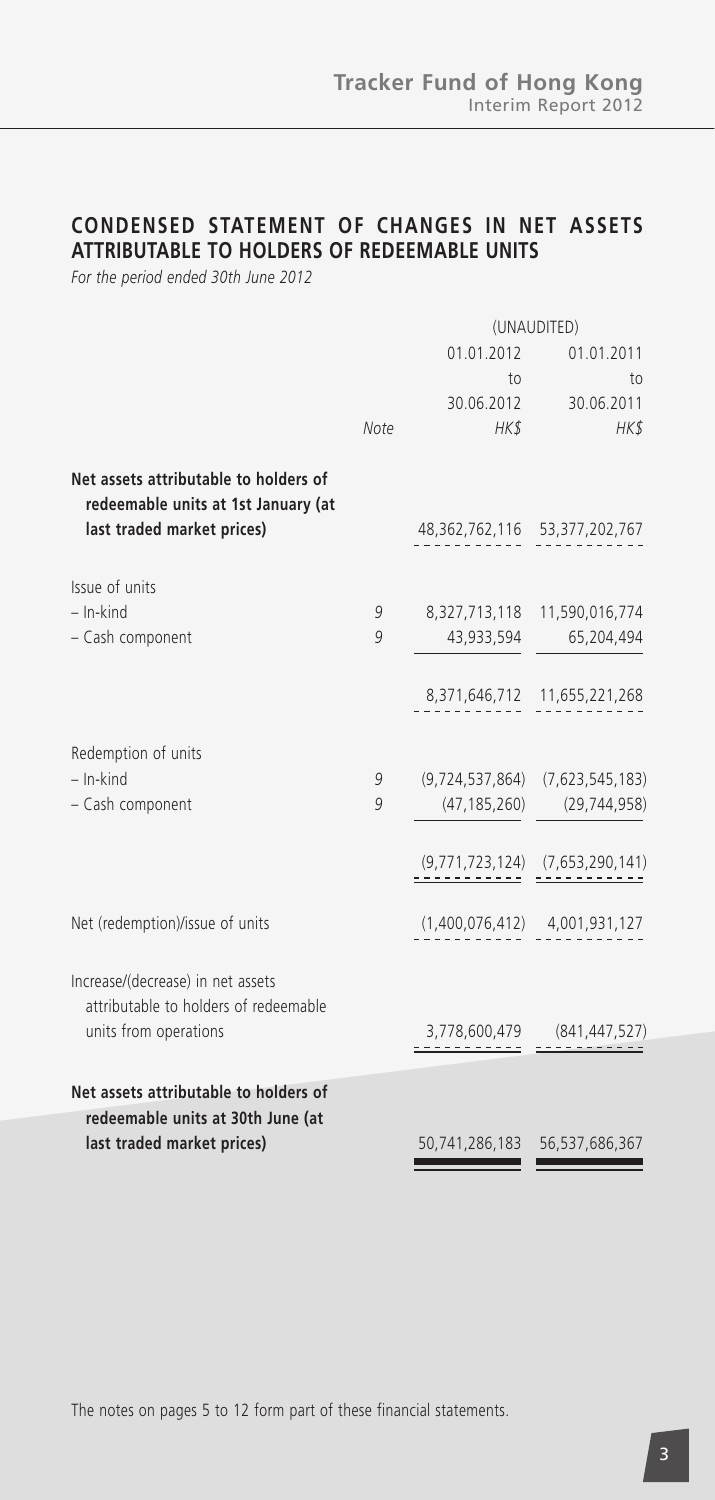### **CONDENSED STATEMENT OF CASH FLOWS**

*For the period ended 30th June 2012*

|                                                      |             |                           | (UNAUDITED)                     |
|------------------------------------------------------|-------------|---------------------------|---------------------------------|
|                                                      |             | 01.01.2012                | 01.01.2011                      |
|                                                      |             | to                        | to                              |
|                                                      |             | 30.06.2012                | 30.06.2011                      |
|                                                      | Note        | HK\$                      | HK\$                            |
| Cash flows from operating activities                 |             |                           |                                 |
| Proceeds from sale of investments                    |             | 1,585,298,953             | 3,602,314,212                   |
| Payments for purchase of investments                 |             | (1,577,207,671)           | (3, 591, 876, 875)              |
| Dividends received                                   |             | 711,813,200               | 657,721,790                     |
| Transaction fee received                             |             | 765,000                   | 615,000                         |
| Management fee paid                                  |             | (9,960,599)               | (10, 472, 709)                  |
| Trustee fee paid<br>Index license fee paid           |             | (9,960,599)               | (10, 472, 709)<br>(3, 915, 354) |
| Registrar fee paid                                   |             | (3,792,286)<br>(681, 444) | (820, 118)                      |
| Publication and printing expenses paid               |             | (248, 248)                | (759, 668)                      |
| Transaction costs on investments paid                |             | (3,570,083)               | (7,831,650)                     |
| Conversion agent fee paid                            |             | (696,000)                 | (540,000)                       |
| Bank charges paid                                    |             | (183, 558)                | (152, 871)                      |
| Legal and other professional fees paid               |             | (388, 024)                | (167, 578)                      |
| Other operating expenses paid                        |             | (1,070,135)               | (853,089)                       |
| Net cash generated from                              |             |                           |                                 |
| operating activities                                 |             | 690,118,506               | 632,788,381                     |
| Cash flows from financing activities                 |             |                           |                                 |
| Cash received on issue of units                      | 9           | 43,933,594                | 65,467,051                      |
| Cash paid on redemption of units                     | 9           | (48,131,114)              | (29, 744, 958)                  |
| Interim distribution paid                            | $4(b)$ , 12 | (338, 672, 041)           | (310, 661, 558)                 |
| Net cash used in financing activities                |             | (342, 869, 561)           | (274, 939, 465)                 |
| Net increase in cash and                             |             |                           |                                 |
| cash equivalents                                     |             | 347,248,945               | 357,848,916                     |
| Cash and cash equivalents at the                     |             |                           |                                 |
| beginning of the period                              |             | 83,388,658                | 89,961,441                      |
| Cash and cash equivalents at the end                 |             |                           |                                 |
| of the period                                        |             | 430,637,603               | 447,810,357                     |
| Analysis of balances of cash and<br>cash equivalents |             |                           |                                 |
| <b>Bank balances</b>                                 | 7(d)        | 430,637,603               | 447,810,357                     |
|                                                      |             |                           |                                 |

Please refer to notes 4(b) and 9 for details of major non-cash transactions. The notes on pages 5 to 12 form part of these financial statements.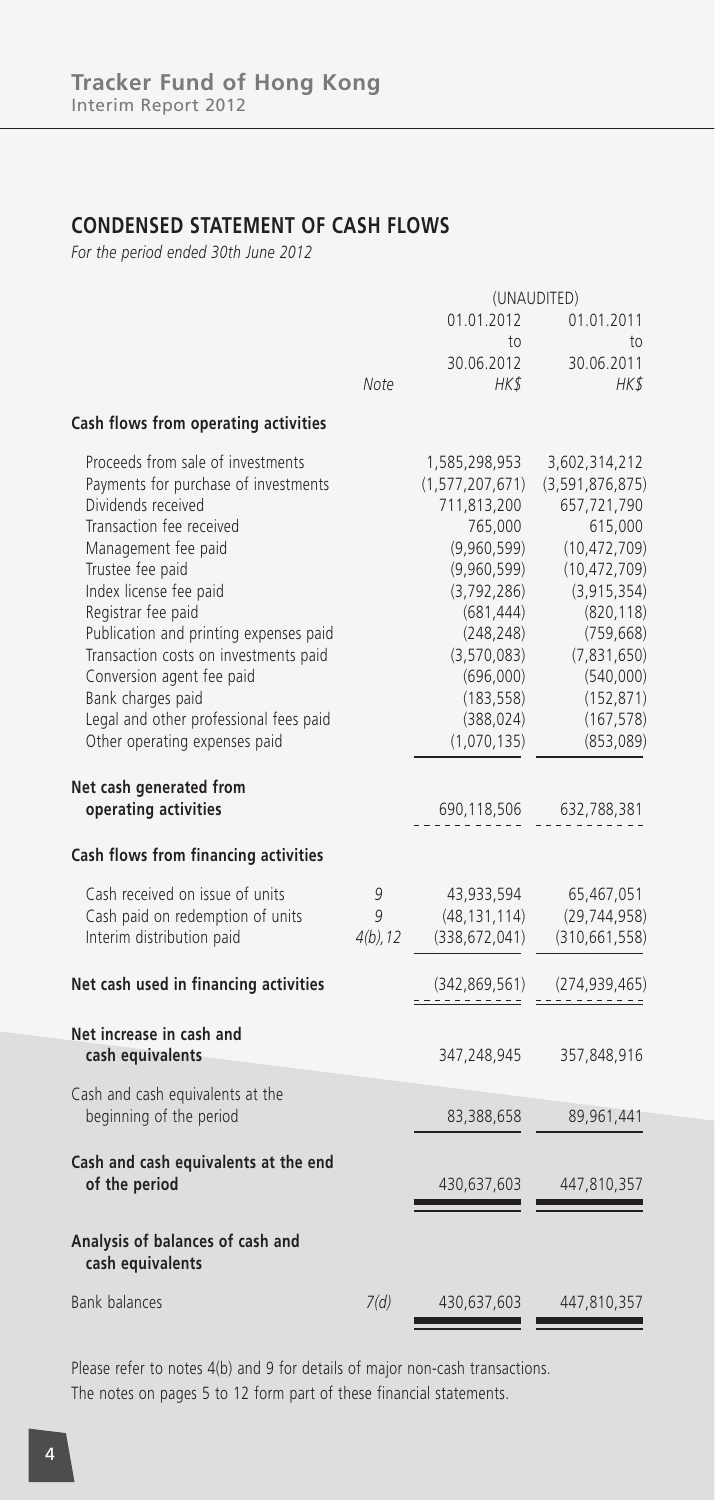### **NOTES TO THE UNAUDITED CONDENSED FINANCIAL STATEMENTS**

#### **1 General information**

Tracker Fund of Hong Kong (the "Fund") is a unit trust which is governed by its Trust Deed dated 23rd October 1999 (the "Trust Deed"). The Fund is authorized by the Securities and Futures Commission of Hong Kong under Section 104(1) of the Hong Kong Securities and Futures Ordinance. The Fund is also listed on the Stock Exchange of Hong Kong Limited (a subsidiary of The Hong Kong Exchanges and Clearing Limited).

The manager and the trustee of the Fund are State Street Global Advisors Asia Limited (the "Manager") and State Street Bank and Trust Company (the "Trustee") respectively.

The Fund's objective is to provide investment results that closely correspond to the performance of the Hang Seng Index (the "Index").

#### **2 Basis of preparation and accounting policies**

These unaudited condensed interim financial statements for the six months ended 30th June 2012 have been prepared in accordance with Hong Kong Accounting Standard 34, 'Interim financial reporting'. The unaudited condensed interim financial statements should be read in conjunction with the annual financial statements for the year ended 31st December 2011, which have been prepared in accordance with Hong Kong Financial Reporting Standards ("HKFRSs").

The accounting policies applied are consistent with those of the annual financial statements for the year ended 31st December 2011.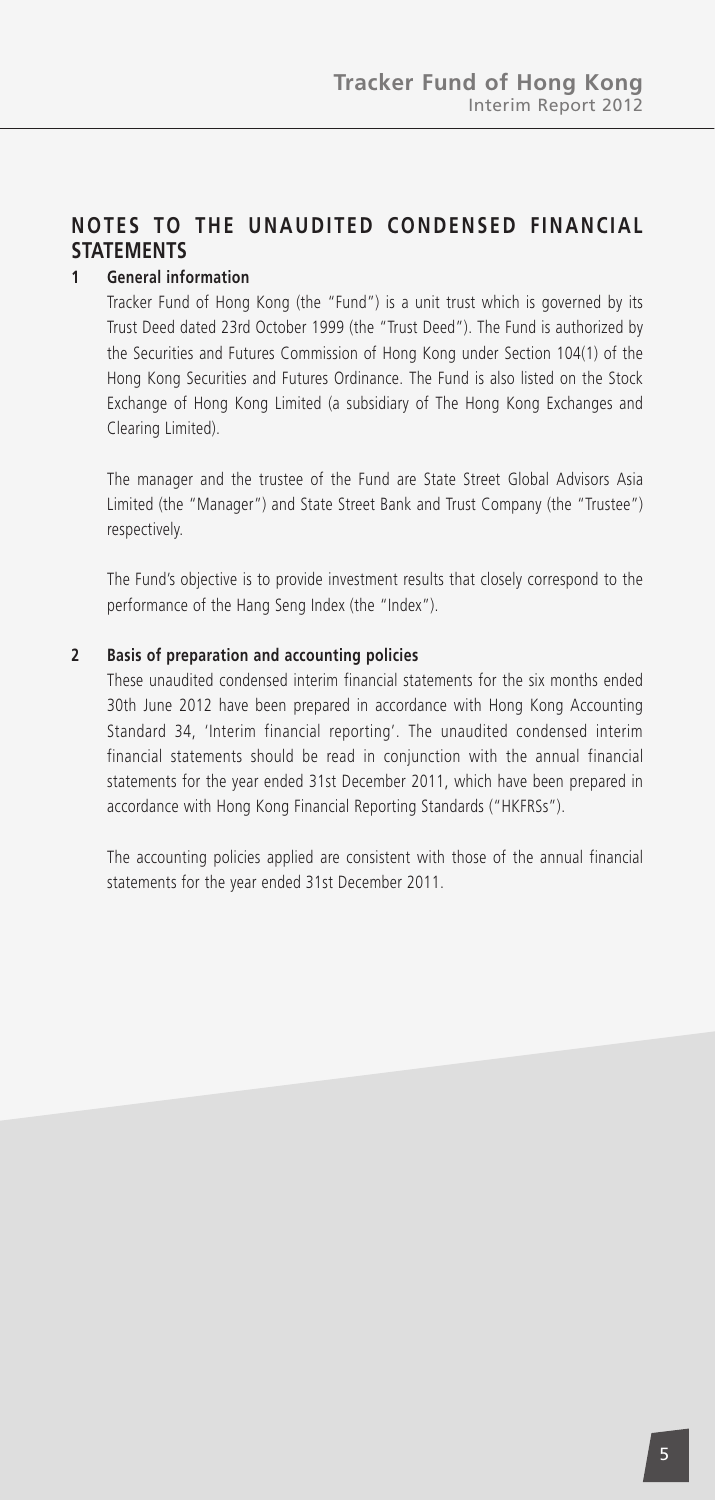### **3 Net gain/(loss) on investments**

|                                               | (UNAUDITED)   |                    |  |
|-----------------------------------------------|---------------|--------------------|--|
|                                               | 01.01.2012    | 01.01.2011         |  |
|                                               | to            | to                 |  |
|                                               | 30.06.2012    | 30.06.2011         |  |
|                                               | HK\$          | HK\$               |  |
| Change in unrealized gain/loss on investments | 1,153,419,600 | (4, 507, 255, 532) |  |
| Realized gain on sale of investments          | 1,809,042,509 | 2,976,025,402      |  |
|                                               |               |                    |  |
|                                               | 2,962,462,109 | (1,531,230,130)    |  |

#### **4 Income**

- *(a) Transaction fee*
	- Applications to create or redeem units are only made through brokers or dealers (acting either as principal or on behalf of clients) (the "Participating Dealers") which have executed a participation agreement with the Manager, the Trustee, HK Conversion Agency Services Limited (the "Conversion Agent") and Hong Kong Securities Clearing Company ("HKSCC"). The Fund is entitled to receive a transaction fee of HK\$15,000 per total aggregate creation and redemption orders per day per Participating Dealer.
- *(b) Other income*

Other income represents registrar charges levied on unitholders (other than HKSCC Nominees) who hold units registered in their own names as at each record date for the relevant distribution. Currently, these charges amount to the lower of HK\$80 per year per unitholder and the unitholder's actual distribution entitlement. Such charges are deducted on a half-yearly basis from the half-yearly distributions payable to the relevant unitholders.

#### **5 Number of units in issue and net assets attributable to holders of redeemable units**

The Fund's capital is represented by the net assets attributable to holders of redeemable units. Units are issued through an in-kind creation of an Index Basket with the remaining balances in cash, and are redeemed in-kind with the remaining balances in cash. Subscriptions and redemptions of units during the period are shown on the Condensed Statement of Changes in Net Assets Attributable to Holders of Redeemable Units. In accordance with the objectives and risk management policies, the Fund endeavours to invest in appropriate investments while maintaining sufficient liquidity to meet redemption, such liquidity being augmented by disposal of listed securities where necessary.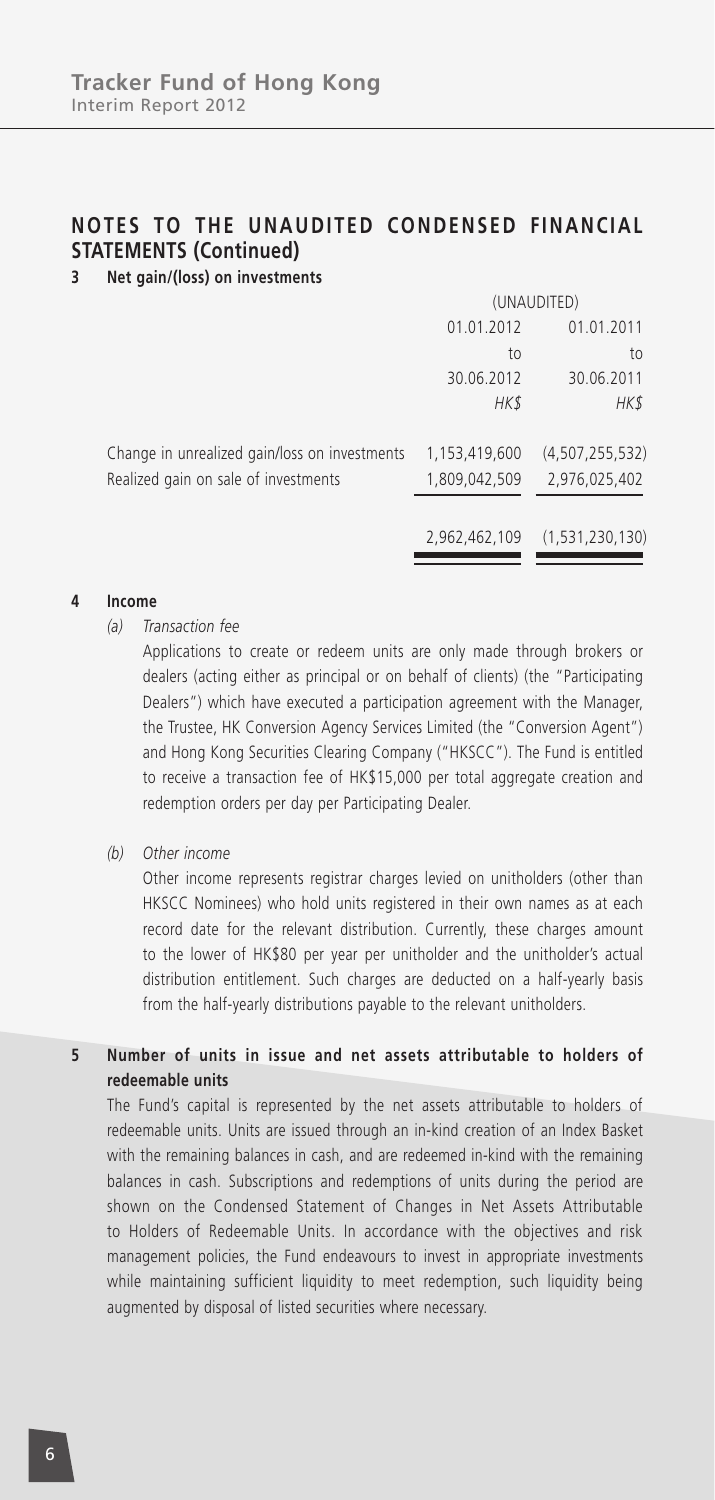#### **5 Number of units in issue and net assets attributable to holders of redeemable units (Continued)**

In accordance with the provisions of the Fund's Trust Deed, listed investments are stated at the last traded price on the valuation day for the purpose of determining net asset value per unit for creations and redemptions and for various fee calculations. However, the accounting policy of the Fund for the purpose of compliance with HKAS 39 and for reporting purpose is to value its investments at the relevant bid market prices on the Statement of Net Assets date. The difference between the valuation of these investments as stated in the condensed financial statements and the valuation methodology indicated in the Fund's Trust Deed, results in a decrease in value of investments by HK\$50,024,239 as at 30th June 2012 (as at 31st December 2011: HK\$57,072,678). The amount of the adjustment recognized in the Condensed Statement of Comprehensive Income is a decrease of HK\$7,048,439 (for the period ended 30th June 2011: decrease of HK\$4,980,455).

Net assets attributable to holders of redeemable units at last traded market prices represent a liability in the Condensed Statement of Net Assets, carried at the redemption amount that would be payable at the period end date if the unitholders exercised the right to redeem the units in the Fund.

|                                                                                            |                               | (UNAUDITED)<br>Number of units |                  |
|--------------------------------------------------------------------------------------------|-------------------------------|--------------------------------|------------------|
|                                                                                            | 01.01.2012<br>10 <sub>1</sub> | 01.07.2011<br>$†$              | 01.01.2011<br>to |
|                                                                                            | 30.06.2012                    | 31.12.2011                     | 30.06.2011       |
| Units in issue at the beginning                                                            |                               |                                |                  |
| of the period                                                                              | 2,602,992,500                 | 2,474,992,500                  | 2,301,992,500    |
| Creation of units                                                                          | 423,000,000                   | 468,000,000                    | 491,000,000      |
| Redemption of units                                                                        | (482,000,000)                 | (340,000,000)                  | (318,000,000)    |
| Units in issue at the end of the period                                                    | 2,543,992,500                 | 2,602,992,500                  | 2,474,992,500    |
|                                                                                            | HK\$                          | HK\$                           | HK\$             |
| Net assets attributable to holders of<br>redeemable units                                  | 50,741,286,183                | 48,362,762,116                 | 56,537,686,367   |
| Net assets attributable to holders of<br>redeemable units (per unit)                       | 19.95                         | 18.58                          | 22.84            |
| Net asset value per Creation Unit<br>(1 Creation Unit is equivalent to<br>1,000,000 units) | 19,945,533                    | 18,579,678                     | 22,843,579       |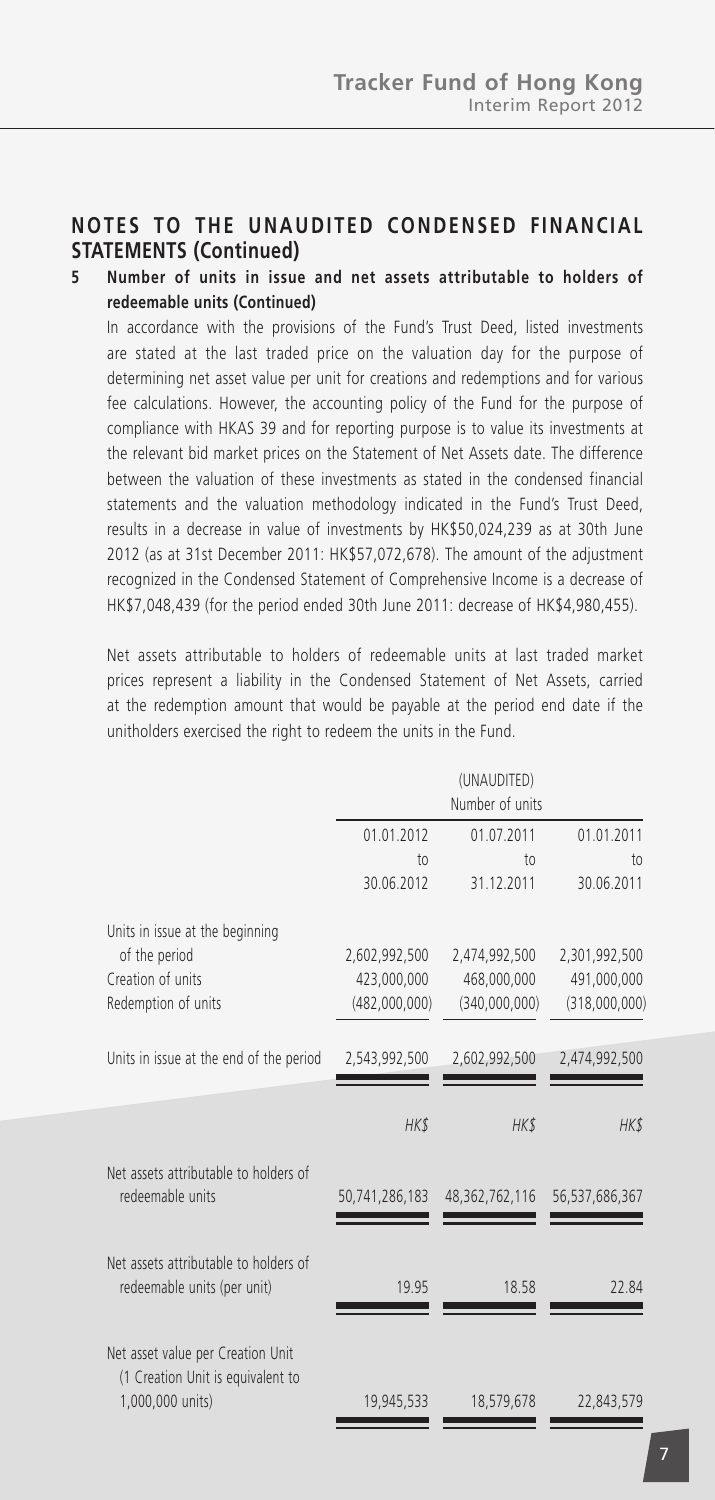#### **6 Taxation**

No provision for Hong Kong profits tax has been made as the Fund was authorized as collective investment scheme under Section 104 of the Hong Kong Securities and Futures Ordinance and is therefore exempted from profits tax under Sections 26A(1A) of the Hong Kong Inland Revenue Ordinance.

The Fund invests in shares of companies in People's Republic of China ("PRC") listed on the Hong Kong Stock Exchange ("H-shares"). Under the PRC Corporate Income Tax Law, the Fund may be liable to pay PRC tax on the capital gains realized in the trading of H-shares. However, no provision was made for taxation from such gains in the financial statements as the Trustee and Manager believe that the Fund can sustain a position for not filing a tax return based on the existing tax regulations and that the enforcement of China tax on capital gains is not probable.

Withholding tax was charged on dividend income received from H-shares during the period.

#### **7 Transactions with the related parties/Manager and its Connected Persons**

Parties are considered to be related if one party has the ability to control the other party or exercise significant influence over the other party in making financial or operational decisions. Related parties of the Fund also include the Manager of the Fund and its connected persons. Connected Persons of the Manager are those as defined in the Code on Unit Trusts and Mutual Funds established by the Securities and Futures Commission of Hong Kong (the "SFC Code"). All transactions entered into during the period between the Fund and its related parties, including the Manager and its Connected Persons were carried out in the normal course of business and on normal commercial terms. To the best of the Manager's knowledge, the Fund does not have any other transactions with its related parties, including the Manager and its Connected Persons except for those disclosed below.

#### *(a) Manager's holding in the Fund*

The directors and officers of the Manager may transact in the units of the Fund as principal provided that prior written notice is provided to the Trustee. As at 30th June 2012, the directors and officers of the Manager together held 25,980 units in the Fund (as at 31st December 2011: 25,980 units).

*(b) Management fee*

The fee payable to the Manager is calculated at the following annual rates of the net asset value of the Fund on the last dealing day in the relevant quarter:

| For the first HK\$15 billion of the net asset value            | 0.050%    |
|----------------------------------------------------------------|-----------|
| For the next HK\$15 billion of the net asset value             | 0.045%    |
| For the next HK\$15 billion of the net asset value             | $0.030\%$ |
| Any amount by which the net asset value exceeds HK\$45 billion | 0.025%    |

The management fee is accrued daily and is payable quarterly in arrears.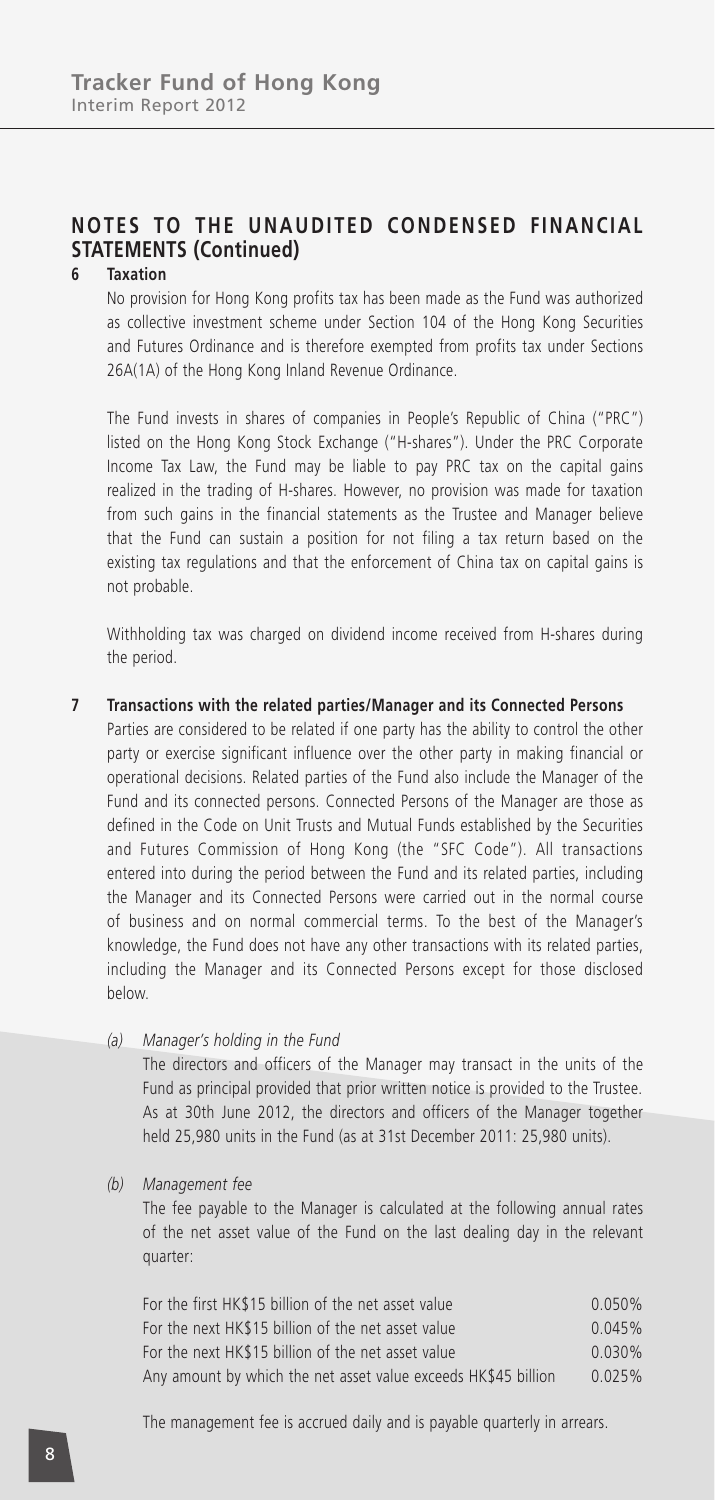#### **7 Transactions with the related parties/Manager and its Connected Persons (Continued)**

#### *(c) Trustee fee*

The fee payable to the Trustee is calculated at the following annual rates of the net asset value of the Fund of the last dealing day in the relevant quarter:

| For the first HK\$15 billion of the net asset value            | $0.050\%$ |
|----------------------------------------------------------------|-----------|
| For the next HK\$15 billion of the net asset value             | 0.045%    |
| For the next HK\$15 billion of the net asset value             | $0.030\%$ |
| Any amount by which the net asset value exceeds HK\$45 billion | 0.025%    |

The trustee fee is accrued daily and payable quarterly in arrears.

*(d) Bank balances*

Bank balances are maintained with the Trustee. Bank balances held with the Trustee as at 30th June 2012 was HK\$430,637,603 (as at 31st December 2011: HK\$83,388,658). No interest was earned on these bank balances during the periods ended 30th June 2012 and 2011 as they were placed in a non-interest bearing current account.

#### **8 Other fees**

*(a) Registrar fee*

The fee payable to Computershare Hong Kong Investor Services Limited (the "Registrar"), is calculated based on the number of unitholders on the register on the first business day of the relevant month at the following fee scale, subject to a monthly maximum aggregate registrar fee of HK\$1,000,000.

> *HK\$* (per month)

| For the first 2,000 Unitholders                                  | 10,000 |
|------------------------------------------------------------------|--------|
| For every additional 1,000 Unitholders up to 100,000 Unitholders | 2,200  |
| For every additional 1,000 Unitholders up to 200,000 Unitholders | 1.800  |
| For every additional 1,000 Unitholders up to 300,000 Unitholders | 1.500  |
| For every additional 1,000 Unitholders above 300,000 Unitholders | 1.200  |

In addition, the Registrar is reimbursed for all of its out-of-pocket expenses incurred in connection with performing its services.

The registrar fee is accrued daily and is payable monthly in advance.

*(b) Conversion agent fee*

The Conversion Agent received a monthly retainer fee of HK\$16,000 plus a transaction fee of HK\$12,000 on total aggregate creation and redemption orders per day per Participating Dealer.

The conversion agent fee is accrued daily and payable monthly in arrears.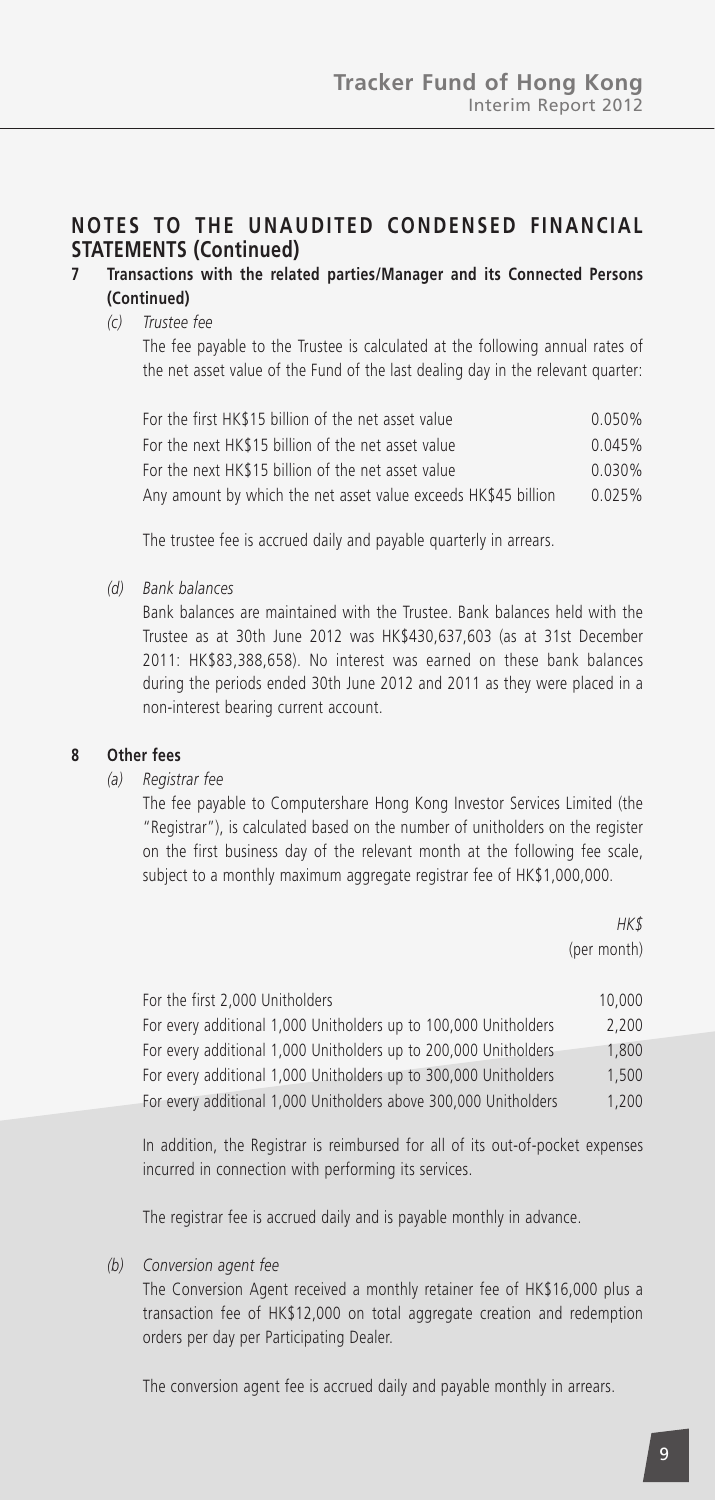#### **NOTES TO THE UNAUDITED CONDENSED FINANCIAL STATEMENTS (Continued) 8 Other fees (Continued)**

*(c) Index license fee*

The index license fee is calculated at the rate of 0.015% per annum on the daily average net asset value of the Fund, subject to a minimum of US\$10,000 per annum.

The index license fee is accrued daily and is payable quarterly in arrears.

#### **9 Major non-cash transactions**

In accordance with the Fund's Trust Deed, units are issued through an in-kind creation of an Index Basket with the remaining balances in cash. For each Creation Unit (of 1,000,000 units), the Fund receives an Index Basket consisting of constituent shares as determined by the Manager on a daily basis. During the period, the Fund issued 423,000,000 units (for the period ended 30th June 2011: 491,000,000 units), totaling HK\$8,371,646,712 (for the period ended 30th June 2011: HK\$11,655,221,268) in exchange for Index Baskets consisting of investments valued at HK\$8,327,713,118 (for the period ended 30th June 2011: HK\$11,590,016,774) by the Manager with remaining balances in cash of HK\$43,933,594 (for the period ended 30th June 2011: HK\$65,204,494).

In accordance with the Fund's Trust Deed, units are redeemed in-kind with the remaining balances in cash. During the period, the Fund redeemed 482,000,000 units (for the period ended 30th June 2011: 318,000,000 units), totaling HK\$9,771,723,124 (for the period ended 30th June 2011: HK\$7,653,290,141) in exchange for Index Baskets consisting of investments valued at HK\$9,724,537,864 (for the period ended 30th June 2011: HK\$7,623,545,183) by the Manager with remaining balances in cash of HK\$47,185,260 (for the period ended 30th June 2011: HK\$29,744,958).

#### **10 Soft dollar practices**

The Manager may effect transactions, provided that any such transaction is consistent with standards of "best execution", by or through the agency of another person for the account of the Fund with whom the Manager or any of its Connected Persons have an arrangement under which that party will from time to time provide to or procure for the Manager or any of its Connected Persons goods, services or other benefits (such as research and advisory services, computer hardware associated with specialized software or research services and performance measures) the nature of which is such that their provision can reasonably be expected to benefit the Fund as a whole and may contribute to an improvement in the performance of the Fund. For the avoidance of doubt, such goods and services may not include travel, accommodation, entertainment, general administrative goods or services, general office equipment or premises, membership fees, employees' salaries or direct money payments.

Since the inception of the Fund, the Manager had not participated in any soft dollar arrangements in respect of any transactions for the account of the Fund.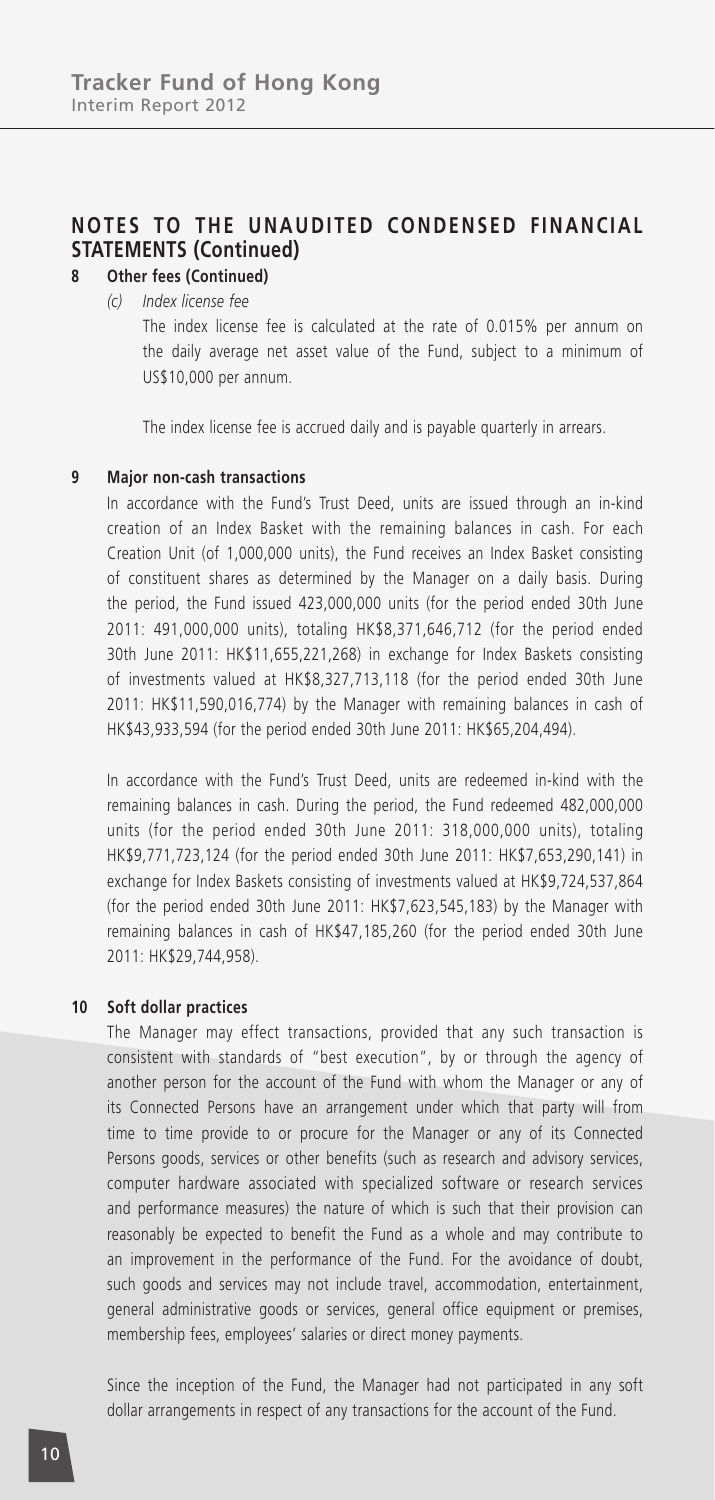### **11 Investment limitation and prohibitions under the SFC Code**

The SFC Code allows the Fund to invest in constituent securities issued by a single issuer for more than 10% of the Fund's net asset value provided that the investment is limited to any constituent securities that each accounts for more than 10% of the weighting of the Index and the Fund's holding of any such constituent securities may not exceed their respective weightings in the Index (except as a result of changes in the composition of the Index and the excess is transitional and temporary in nature).

Constituent securities that account for more than 10% of the net asset value of the Fund as at 30th June 2012 were as follows:

|                   | Respective weighting<br>in the Index $(\%)$ |                       |            | % of net asset value |
|-------------------|---------------------------------------------|-----------------------|------------|----------------------|
|                   |                                             | 30.06.2012 31.12.2011 | 30.06.2012 | 31.12.2011           |
| HSBC Holdings plc | 16.0                                        | 149                   | 157        | 149                  |

During the period, the Hang Seng Index increased by 5.46% (for the period ended 30th June 2011: decreased by 2.77%) and the net asset value per unit of the Fund increased by 7.37% (for the period ended 30th June 2011: decreased by 1.51%).

#### **12 Distribution**

|                                                            | (UNAUDITED)              |             |  |
|------------------------------------------------------------|--------------------------|-------------|--|
|                                                            | 01.01.2012<br>01.01.2011 |             |  |
|                                                            | to                       | to          |  |
|                                                            | 30.06.2012               | 30.06.2011  |  |
|                                                            | HK\$                     | HK\$        |  |
| Interim distribution                                       |                          |             |  |
| - HK\$0.13 on 2,405,992,500 units paid<br>on 1st June 2011 |                          | 312,779,025 |  |
|                                                            |                          |             |  |
| - HK\$0.14 on 2,433,992,500 units paid<br>on 31st May 2012 | 340,758,950              |             |  |
|                                                            |                          |             |  |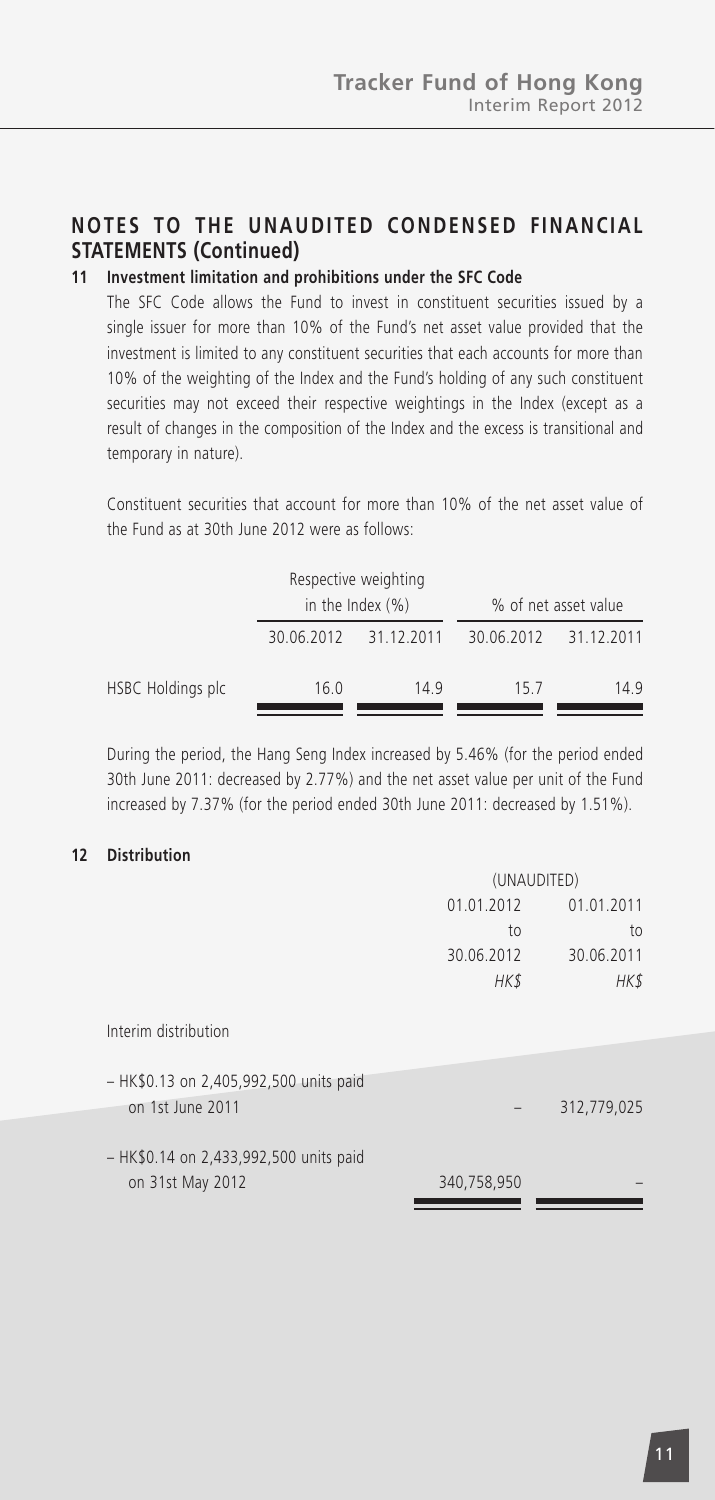#### **13 Segment information**

The Manager makes the strategic resource allocations on behalf of the Fund. The Fund has determined the operating segments based on the reports reviewed by the Manager, which are used to make strategic decisions.

The Manager is responsible for the Fund's entire portfolio and considers the business to have a single operating segment. The Manager's asset allocation decisions are based on a single, integrated investment strategy and the Fund's performance is evaluated on an overall basis.

The Fund trades in the constituent shares of the Hang Seng Index with the objective to provide investment results that closely correspond to the performance of the Index.

The internal reporting provided to the Manager for the Fund's assets, liabilities and performance is prepared on a consistent basis with the measurement and recognition principles of HKFRSs.

There were no changes in the reportable segment during the period.

The Fund is domiciled in Hong Kong. All of the Fund's income is from investments in entities listed in Hong Kong.

The Fund has no assets classified as non-current assets. The Fund has a diversified portfolio of investments. During the period ended 30th June 2012, there were three investments which accounted for more than 10% of the Fund's income (for the period ended 30th June 2011: nil). For investment holdings account for more than 10% of the Fund's net assets, please refer to note 11.

The Fund also has a diversified unitholder population. However, as at 30th June 2012 and 31st December 2011, there was one nominee company that held more than 10% of the Fund's net assets. The nominee company's holdings were 82.67% as at 30th June 2012 and 82.87% as at 31st December 2011.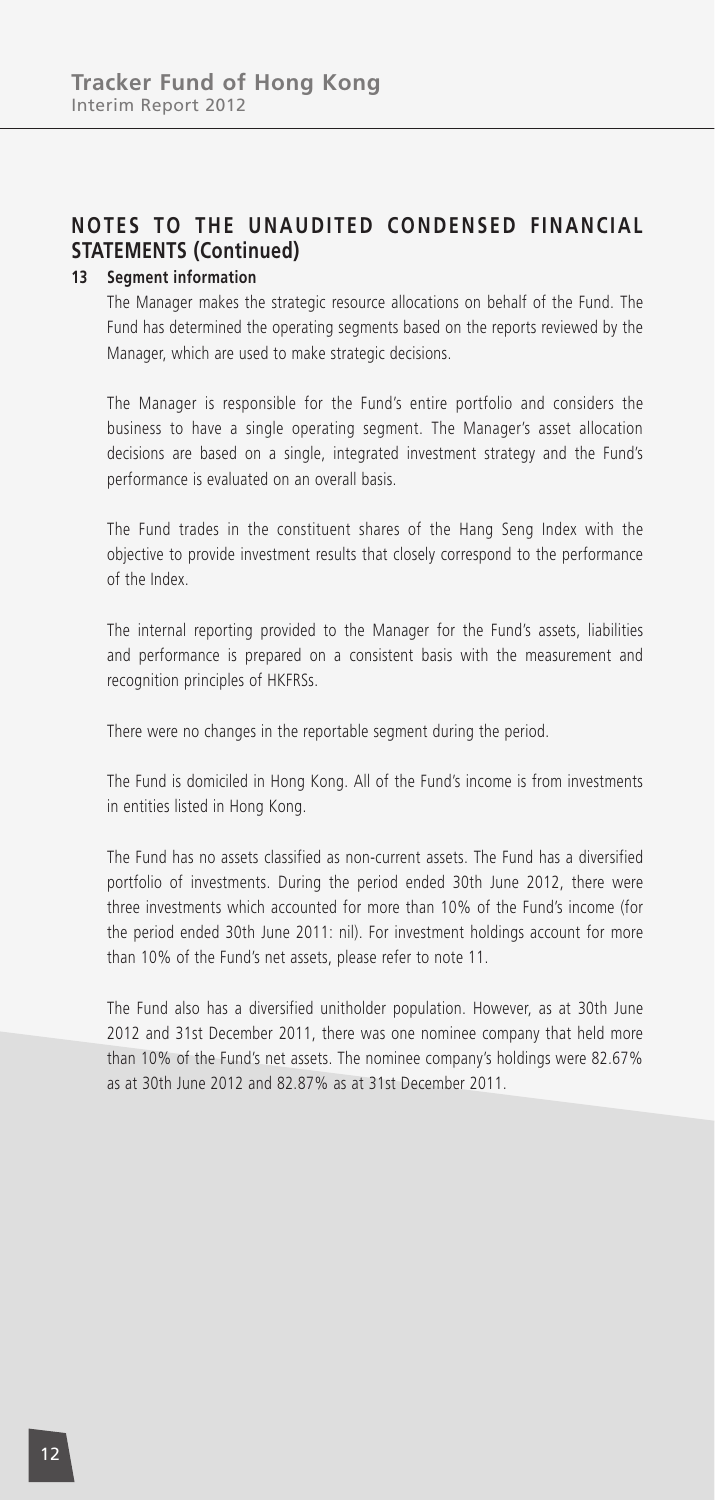### **INVESTMENT PORTFOLIO**

*As at 30th June 2012*

|                                              | Holdings                  | Fair value                   | % of net assets |
|----------------------------------------------|---------------------------|------------------------------|-----------------|
|                                              |                           | HK\$                         |                 |
| <b>Hong Kong</b>                             |                           |                              |                 |
| Listed investments (97.91%)                  |                           |                              |                 |
| Equities (97.91%)                            |                           |                              |                 |
| Properties (8.23%)                           |                           |                              |                 |
| Cheung Kong (Holdings) Ltd.                  | 11,575,709                | 1,094,483,286                | 2.16            |
| China Overseas Land & Investment Ltd.        | 34,035,376                | 611,956,060                  | 1.21            |
| China Resources Land Ltd.                    | 16,987,367                | 267,720,904                  | 0.53            |
| Hang Lung Properties Ltd.                    | 18,629,429                | 487, 159, 568                | 0.96            |
| Henderson Land Development Co. Ltd.          | 7,892,668                 | 336,622,290                  | 0.66            |
| Sino Land Co. Ltd.                           | 24,526,526                | 284,507,702                  | 0.56            |
| Sun Hung Kai Properties Ltd.                 | 11,978,606                | 1,091,849,937                | 2.15            |
|                                              |                           |                              |                 |
|                                              |                           | 4,174,299,747                | 8.23            |
|                                              |                           |                              |                 |
| Finance (45.79%)                             |                           |                              |                 |
| AIA Group Ltd.<br>Bank of China Ltd.         | 85,271,979                | 2,259,707,443                | 4.45<br>3.43    |
| BOC Hong Kong (Holdings) Ltd.                | 592,048,548<br>30,823,067 | 1,740,622,731<br>725,883,228 | 1.43            |
| Bank of Communications Co. Ltd.              | 60,755,830                | 314,715,199                  | 0.62            |
| Bank of East Asia Ltd.                       | 12,243,803                | 339, 153, 343                | 0.67            |
| China Construction Bank Corporation          | 700,891,267               | 3,700,705,890                | 7.29            |
| China Life Insurance Co. Ltd.                | 61,981,243                | 1,233,426,735                | 2.43            |
| Hang Seng Bank Ltd.                          | 6,369,869                 | 672,658,166                  | 1.33            |
| Hong Kong Exchanges and Clearing Ltd.        | 8,545,319                 | 938,276,026                  | 1.85            |
| HSBC Holdings plc                            | 116,018,196               | 7,947,246,426                | 15.66           |
| Industrial and Commercial Bank of China Ltd. | 542,210,582               | 2,320,661,291                | 4.57            |
| Ping An Insurance (Group) Co. of China Ltd.  | 16,944,635                | 1,043,789,516                | 2.06            |
|                                              |                           | 23,236,845,994               | 45.79           |
|                                              |                           |                              |                 |
| Utilities (5.17%)                            |                           |                              |                 |
| China Resources Power Holdings Co. Ltd.      | 15,820,103                | 251,223,236                  | 0.49            |
| CLP Holdings Ltd.                            | 15,031,376                | 987,561,403                  | 1.95            |
| Hong Kong and China Gas Co. Ltd.             | 43,433,012                | 713,170,057                  | 1.41            |
| Power Assets Holdings Ltd.                   | 11,555,011                | 670,768,389                  | 1.32            |
|                                              |                           | 2,622,723,085                | 5.17            |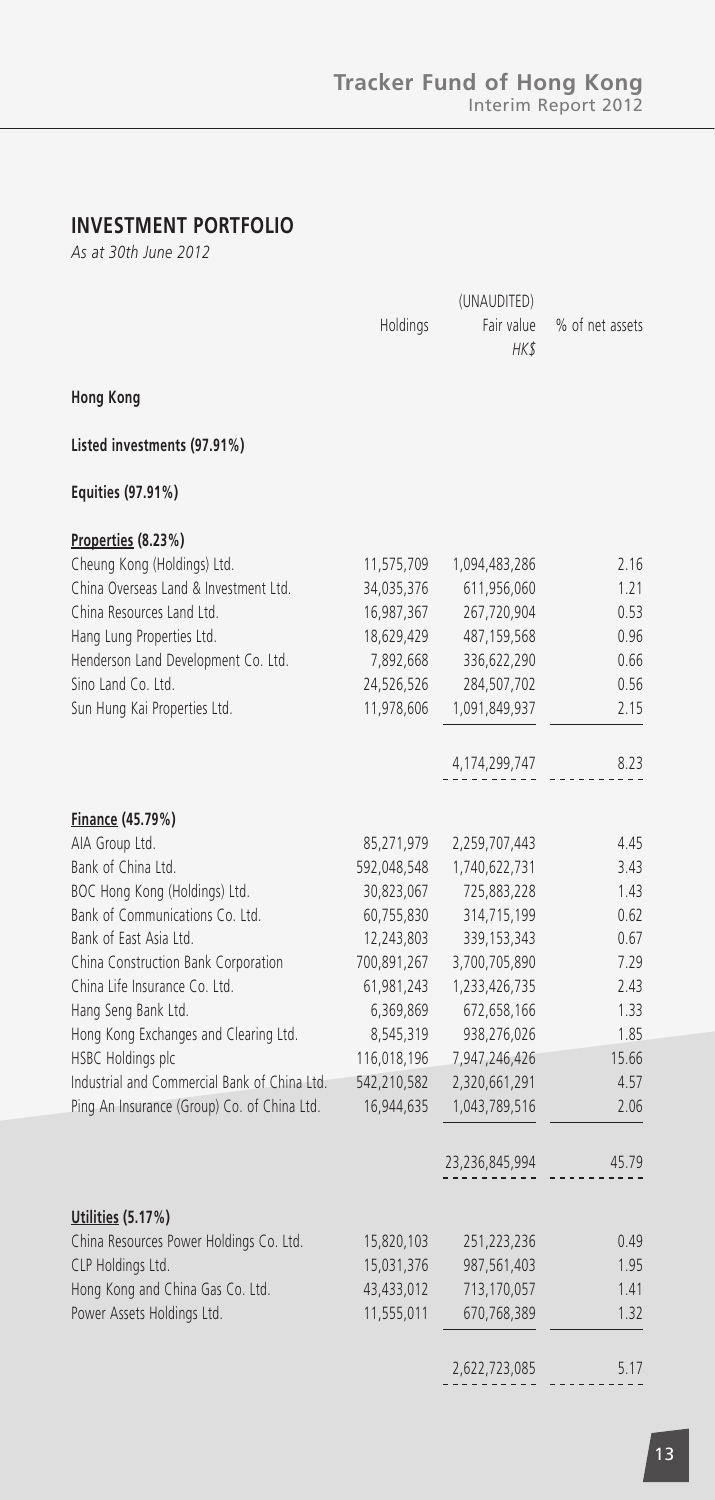### **INVESTMENT PORTFOLIO (Continued)**

*As at 30th June 2012*

|                                             | Holdings    | Fair value     | % of net assets |
|---------------------------------------------|-------------|----------------|-----------------|
|                                             |             | HK\$           |                 |
|                                             |             |                |                 |
| Commerce and Industry (38.72%)              |             |                |                 |
| Aluminum Corporation of China Ltd.          | 33,421,293  | 109,956,054    | 0.22            |
| Belle International Holdings Ltd.           | 38,638,444  | 507,709,154    | 1.00            |
| Cathay Pacific Airways Ltd.                 | 10,000,631  | 124,207,837    | 0.24            |
| China Coal Energy Co. Ltd.                  | 32,495,776  | 206,023,220    | 0.41            |
| China Merchants Holdings                    |             |                |                 |
| (International) Co. Ltd.                    | 9,275,664   | 216,586,754    | 0.43            |
| China Mobile Ltd.                           | 50,172,025  | 4,252,079,119  | 8.38            |
| China Petroleum & Chemical Corporation      | 139,771,423 | 960,229,676    | 1.89            |
| China Resources Enterprise, Ltd.            | 9,992,682   | 228,832,418    | 0.45            |
| China Shenhua Energy Co. Ltd.               | 28,308,370  | 764,325,990    | 1.51            |
| China Unicom (Hong Kong) Ltd.               | 39,256,216  | 381,962,982    | 0.75            |
| CITIC Pacific Ltd.                          | 10,824,022  | 126,641,057    | 0.25            |
| CNOOC Ltd.                                  | 148,751,902 | 2,290,779,291  | 4.51            |
| COSCO Pacific Ltd.                          | 13,787,278  | 145,042,165    | 0.28            |
| Esprit Holdings Ltd.                        | 10,748,624  | 105,658,974    | 0.21            |
| Hengan International Group Co. Ltd.         | 6,653,854   | 497,375,587    | 0.98            |
| Hutchison Whampoa Ltd.                      | 17,756,007  | 1,180,774,466  | 2.33            |
| Li & Fung Ltd.                              | 47,420,155  | 701,818,294    | 1.38            |
| MTR Corporation Ltd.                        | 12,046,515  | 318,630,322    | 0.63            |
| New World Development Co. Ltd.              | 30,430,758  | 273,876,822    | 0.54            |
| PetroChina Co. Ltd.                         | 175,742,108 | 1,746,876,554  | 3.44            |
| Sands China Ltd.                            | 20,113,867  | 491,784,048    | 0.97            |
| Swire Pacific Ltd. 'A'                      | 5,657,371   | 506,900,442    | 1.00            |
| Tencent Holdings Ltd.                       | 9,196,709   | 2,076,616,892  | 4.09            |
| Tingyi (Cayman Islands) Holding Corporation | 16,298,221  | 323,356,705    | 0.64            |
| Want Want China Holdings Ltd.               | 60,562,234  | 574,129,978    | 1.13            |
| Wharf (Holdings) Ltd.                       | 12,616,303  | 535,562,062    | 1.06            |
|                                             |             |                |                 |
|                                             |             | 19,647,736,863 | 38.72           |
|                                             |             |                | . <u>.</u>      |
| Total listed investments                    |             | 49,681,605,689 | 97.91           |
|                                             |             |                |                 |
| Total investments, at cost                  |             | 53,950,397,531 |                 |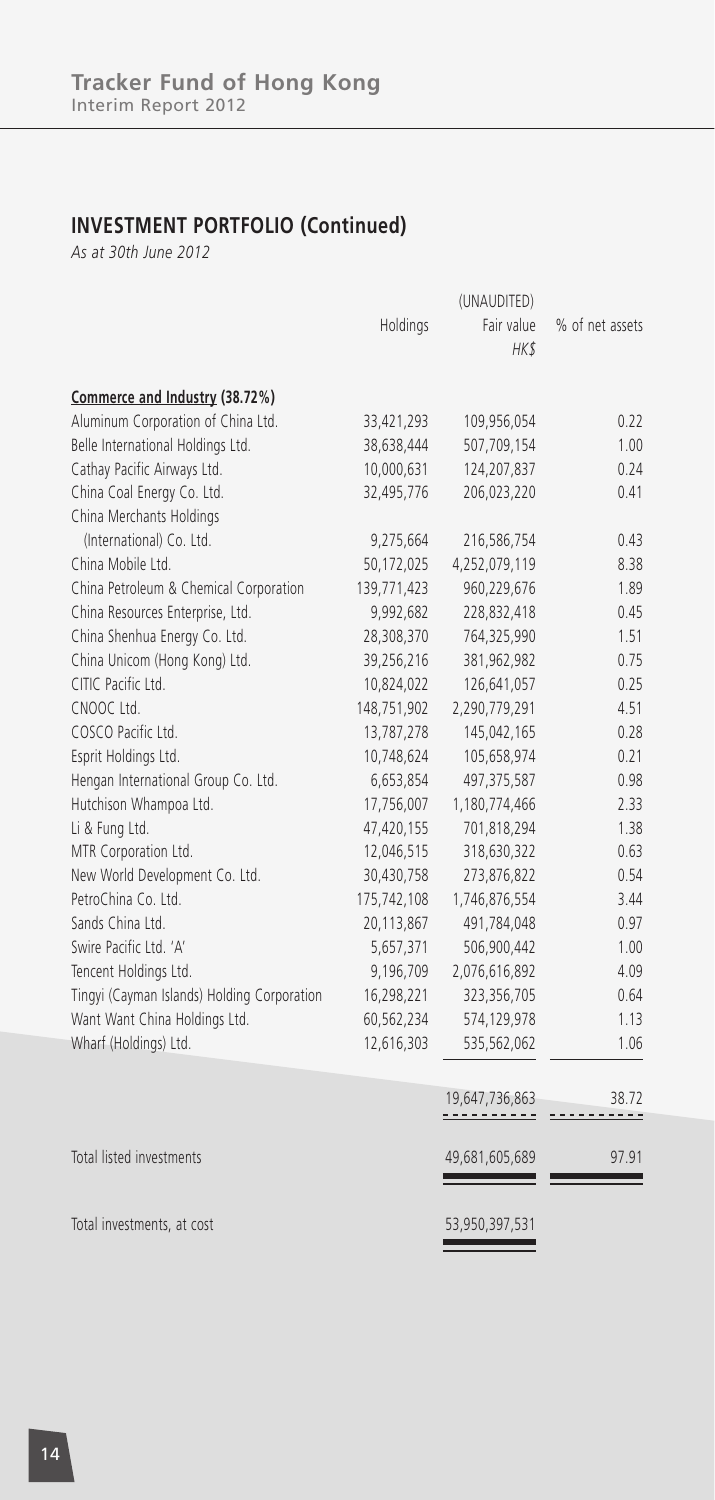### **STATEMENT OF MOVEMENTS IN INVESTMENT PORTFOLIO**

*For the period ended 30th June 2012*

|                                                                  | (UNAUDITED)<br>Holdings |             |                 |             |
|------------------------------------------------------------------|-------------------------|-------------|-----------------|-------------|
|                                                                  | 31.12.2011              | Additions   | Disposals       | 30.06.2012  |
| <b>Hong Kong</b><br><b>Listed investments</b><br><b>Equities</b> |                         |             |                 |             |
| <b>Properties</b>                                                |                         |             |                 |             |
| Cheung Kong (Holdings) Ltd.                                      | 12,220,068              | 1,960,449   | (2,604,808)     | 11,575,709  |
| China Overseas Land &                                            |                         |             |                 |             |
| Investment Ltd.                                                  | 35,930,802              | 5,764,564   | (7,659,990)     | 34,035,376  |
| China Resources Land Ltd.                                        | 16,582,525              | 3,896,663   | (3,491,821)     | 16,987,367  |
| Hang Lung Properties Ltd.<br>Henderson Land Development          | 19,662,115              | 3,154,905   | (4, 187, 591)   | 18,629,429  |
| Co. Ltd.                                                         | 8,330,571               | 1,336,629   | (1, 774, 532)   | 7,892,668   |
| Sino Land Co. Ltd.                                               | 25,506,564              | 4,148,060   | (5, 128, 098)   | 24,526,526  |
| Sun Hung Kai Properties Ltd.                                     | 12,429,138              | 1,994,957   | (2, 445, 489)   | 11,978,606  |
|                                                                  |                         |             |                 |             |
| <b>Finance</b>                                                   |                         |             |                 |             |
| AIA Group Ltd.                                                   | 74,132,254              | 25,798,235  | (14, 658, 510)  | 85,271,979  |
| Bank of China Ltd.                                               | 623,864,399             | 102,439,649 | (134, 255, 500) | 592,048,548 |
| BOC Hong Kong (Holdings) Ltd.                                    | 32,538,505              | 5,220,316   | (6,935,754)     | 30,823,067  |
| Bank of Communications Co. Ltd.                                  | 64,137,914              | 10,289,845  | (13,671,929)    | 60,755,830  |
| Bank of East Asia Ltd.                                           | 13,690,680              | 2,193,665   | (3,640,542)     | 12,243,803  |
| China Construction Bank Corporation 632,279,467                  |                         | 209,368,320 | (140, 756, 520) | 700,891,267 |
| China Life Insurance Co. Ltd                                     | 65,430,075              | 10,497,279  | (13, 946, 111)  | 61,981,243  |
| Hang Seng Bank Ltd.                                              | 6,724,362               | 1,078,780   | (1,433,273)     | 6,369,869   |
| Hong Kong Exchanges and                                          |                         |             |                 |             |
| Clearing Ltd.                                                    | 9,014,429               | 1,447,031   | (1, 916, 141)   | 8,545,319   |
| HSBC Holdings plc                                                | 121,999,806             | 20,338,024  | (26, 319, 634)  | 116,018,196 |
| Industrial and Commercial Bank<br>of China Ltd.                  |                         |             |                 |             |
| Ping An Insurance (Group) Co.                                    | 572,386,767             | 92,631,761  | (122, 807, 946) | 542,210,582 |
| of China Ltd.                                                    | 17,838,659              | 2,969,723   | (3,863,747)     | 16,944,635  |
|                                                                  |                         |             |                 |             |
| <b>Utilities</b>                                                 |                         |             |                 |             |
| China Resources Power Holdings                                   |                         |             |                 |             |
| Co. Ltd.                                                         | 16,671,780              | 2,676,526   | (3,528,203)     | 15,820,103  |
| CLP Holdings Ltd.                                                | 15,867,819              | 2,545,809   | (3,382,252)     | 15,031,376  |
| Hong Kong and China Gas Co. Ltd.                                 | 41,681,493              | 10,655,876  | (8,904,357)     | 43,433,012  |
| Power Assets Holdings Ltd.                                       | 12,198,491              | 1,956,904   | (2,600,384)     | 11,555,011  |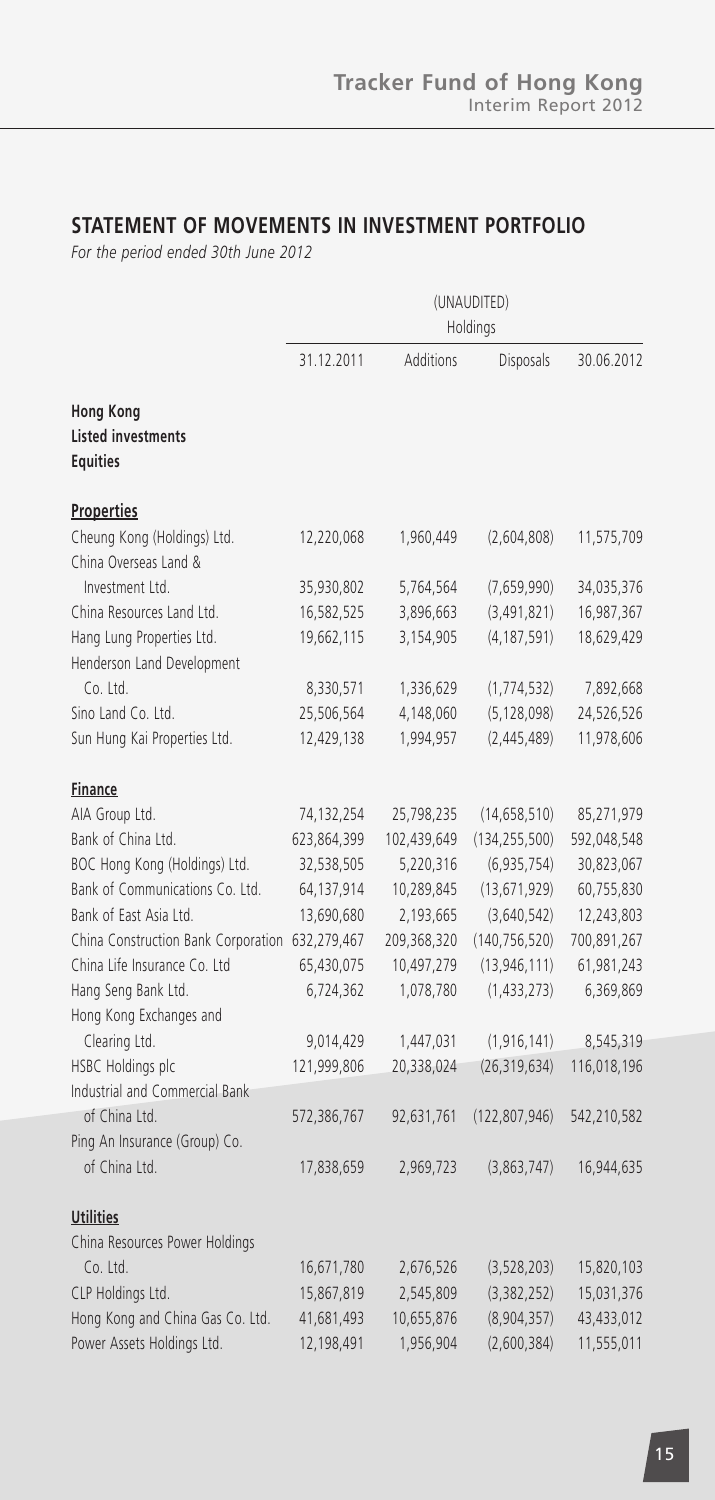### **STATEMENT OF MOVEMENTS IN INVESTMENT PORTFOLIO (Continued)**

*For the period ended 30th June 2012*

|                                     | (UNAUDITED)<br>Holdings |            |                |             |
|-------------------------------------|-------------------------|------------|----------------|-------------|
|                                     | 31.12.2011              | Additions  | Disposals      | 30.06.2012  |
| <b>Commerce and Industry</b>        |                         |            |                |             |
| Aluminum Corporation of China Ltd.  | 34,680,011              | 5,563,698  | (6,822,416)    | 33,421,293  |
| Belle International Holdings Ltd.   | 40,788,881              | 6,544,048  | (8,694,485)    | 38,638,444  |
| Cathay Pacific Airways Ltd.         | 10,376,698              | 1,664,763  | (2,040,830)    | 10,000,631  |
| China Coal Energy Co. Ltd.          | 34,304,866              | 5,503,584  | (7, 312, 674)  | 32,495,776  |
| China Merchants Holdings            |                         |            |                |             |
| (International) Co. Ltd.            | 10,866,350              | 1,740,946  | (3,331,632)    | 9,275,664   |
| China Mobile Ltd.                   | 52,944,396              | 8,558,887  | (11, 331, 258) | 50,172,025  |
| China Petroleum & Chemical          |                         |            |                |             |
| Corporation                         | 147,551,551             | 23,672,349 | (31, 452, 477) | 139,771,423 |
| China Resources Enterprise, Ltd.    | 10,547,571              | 1,692,293  | (2, 247, 182)  | 9,992,682   |
| China Shenhua Energy Co. Ltd.       | 29,883,642              | 4,794,411  | (6,369,683)    | 28,308,370  |
| China Unicom (Hong Kong) Ltd.       | 41,440,569              | 6,648,670  | (8,833,023)    | 39,256,216  |
| CITIC Pacific Ltd.                  | 11,231,684              | 1,801,931  | (2, 209, 593)  | 10,824,022  |
| CNOOC Ltd.                          | 157,111,003             | 25,451,720 | (33,810,821)   | 148,751,902 |
| COSCO Pacific Ltd.                  | 14,306,840              | 2,295,200  | (2,814,762)    | 13,787,278  |
| Esprit Holdings Ltd.                | 11,346,877              | 1,820,543  | (2, 418, 796)  | 10,748,624  |
| Hengan International Group Co. Ltd. | 7,024,088               | 1,127,031  | (1, 497, 265)  | 6,653,854   |
| Hutchison Whampoa Ltd.              | 18,743,682              | 3,007,285  | (3,994,960)    | 17,756,007  |
| Li & Fung Ltd.                      | 49,868,719              | 8,002,044  | (10, 450, 608) | 47,420,155  |
| MTR Corporation Ltd.                | 12,715,852              | 2,040,273  | (2,709,610)    | 12,046,515  |
| New World Development Co. Ltd.      | 31,576,662              | 5,068,356  | (6, 214, 260)  | 30,430,758  |
| PetroChina Co. Ltd.                 | 185,522,740             | 29,764,352 | (39, 544, 984) | 175,742,108 |
| Sands China Ltd.                    |                         | 20,216,710 | (102, 843)     | 20,113,867  |
| Swire Pacific Ltd. 'A'              | 6,370,291               | 7,334,377  | (8,047,297)    | 5,657,371   |
| Swire Properties Ltd.               |                         | 4,459,203  | (4, 459, 203)  |             |
| Tencent Holdings Ltd.               | 9,684,904               | 1,556,893  | (2,045,088)    | 9,196,709   |
| Tingyi (Cayman Islands) Holding     |                         |            |                |             |
| Corporation                         | 16,796,484              | 3,250,050  | (3,748,313)    | 16,298,221  |
| Want Want China Holdings Ltd.       | 62,418,686              | 12,018,141 | (13, 874, 593) | 60,562,234  |
| Wharf (Holdings) Ltd.               | 13,318,044              | 2,136,804  | (2,838,545)    | 12,616,303  |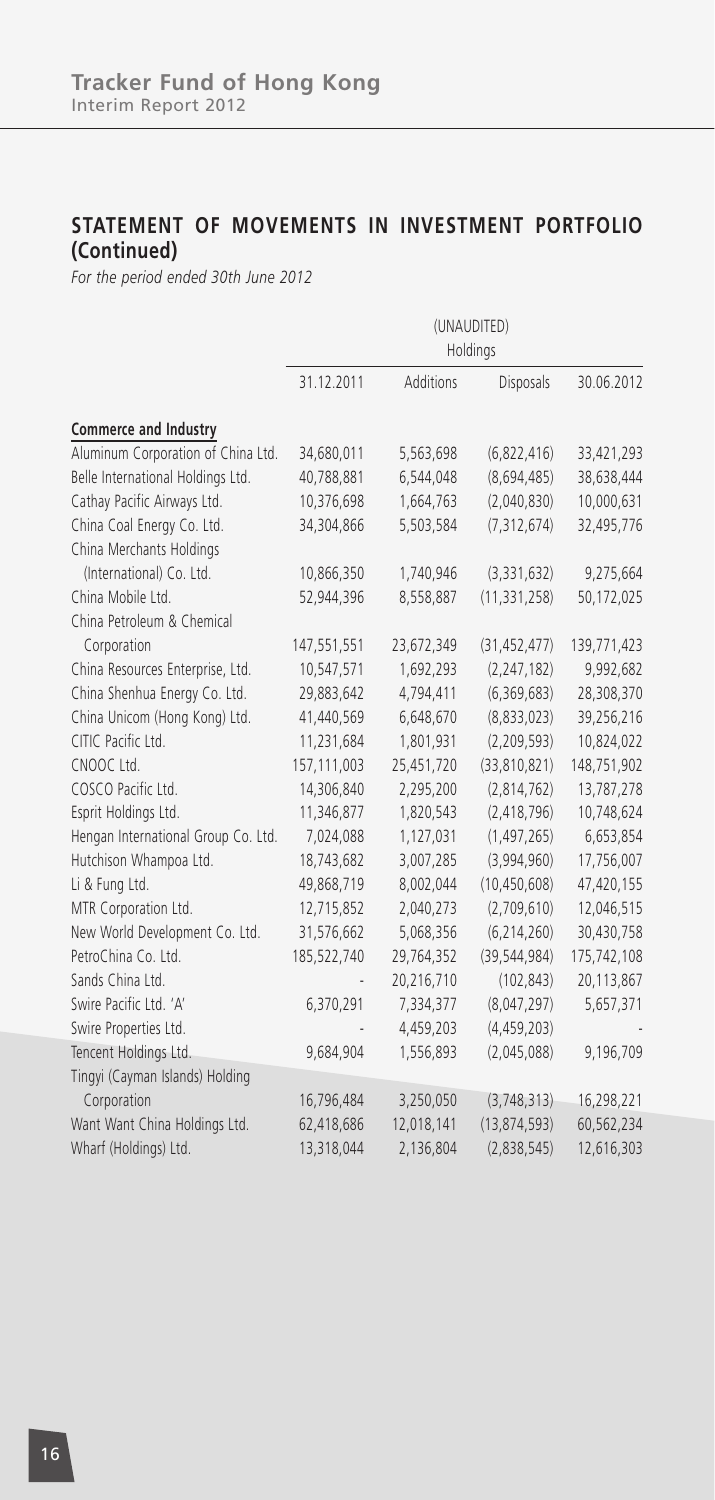### **PERFORMANCE RECORD**

*For the period ended 30th June 2012*

#### **Fund performance**

During the period, the Hang Seng Index increased by 5.46% and the net asset value per unit of the Fund increased by 7.37%.